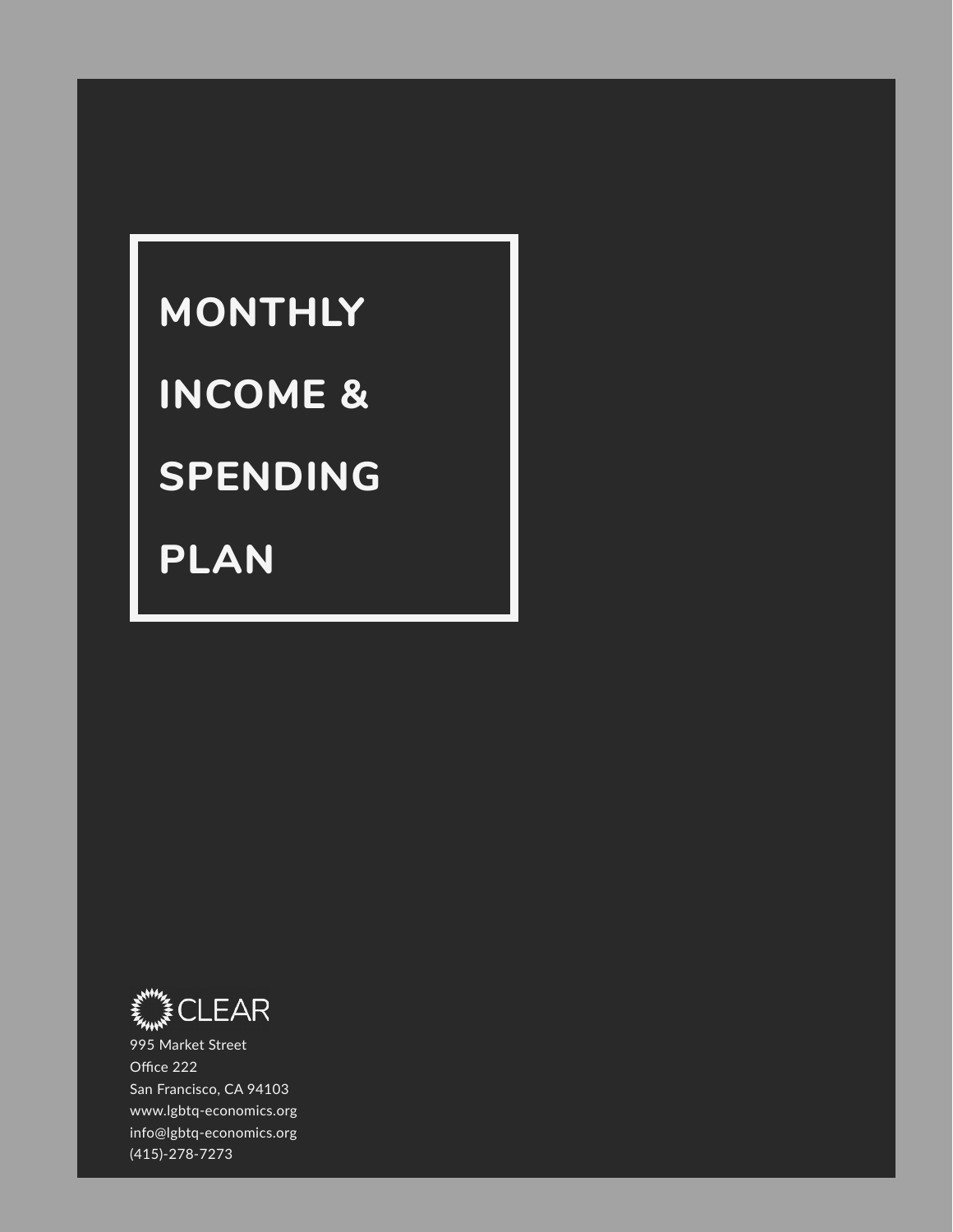#### **Household Monthly Income**

Use this worksheet to calculate how much income you earn in one month, from every source of income that you have. If you have other individuals in your household–e.g. spouses, children, parents, or chosen family–with whom you share your expenses and plan your monthly spending with, include those economic partners as well.

|                                  | You | $+$              | Partner 1 | $\ddot{\phantom{1}}$ | Partner 2 | $\qquad \qquad =$                 | <b>Total</b> |
|----------------------------------|-----|------------------|-----------|----------------------|-----------|-----------------------------------|--------------|
| Job 1                            |     | $\! +$           |           | $\! +$               |           | $\qquad \qquad =$                 |              |
| Job <sub>2</sub>                 |     | $\! +$           |           | $\! +$               |           | $\equiv$                          |              |
| <b>Other Monthly Income</b>      |     | $\! +$           |           | $\! +$               |           | $\equiv$                          |              |
| <b>Bonuses</b>                   |     | $\! +$           |           | $\! +$               |           | $\equiv$                          |              |
| <b>Commissions</b>               |     | $\! +$           |           | $\boldsymbol{+}$     |           | $\equiv$                          |              |
| <b>Tips</b>                      |     | $\! +$           |           | $\! +$               |           | $\quad \  \  =$                   |              |
| <b>Dividends or Interest</b>     |     | $\! +$           |           | $\! +$               |           | $\equiv$                          |              |
| Rent, Lease, or license payments |     |                  |           | $\! + \!\!\!\!$      |           | $\qquad \qquad =$                 |              |
| <b>Royalties</b>                 |     | $\! +$           |           | $\! +$               |           | $\equiv$                          |              |
| Note or trust payments           |     | $\! +$           |           | $\! +$               |           | $\hspace{1.6cm} = \hspace{1.6cm}$ |              |
| <b>Alimony or Child Support</b>  |     | $\! +$           |           | $\! +$               |           | $\quad =$                         |              |
| <b>Pension or Retirement Pay</b> |     | $\! +$           |           | $\! +$               |           | $\equiv$                          |              |
| <b>Social Security</b>           |     | $\! +$           |           | $\boldsymbol{+}$     |           | $\quad \  \  =$                   |              |
| <b>Disability Pay</b>            |     | $\! +$           |           | $\! +$               |           | $\equiv$                          |              |
| <b>Unemployment Insurance</b>    |     |                  |           | $^{+}$               |           | $=$                               |              |
| <b>Public Assistance</b>         |     | $\! +$           |           | $\boldsymbol{+}$     |           | $\quad \  \  =$                   |              |
| Help from relatives or friends   |     | $\boldsymbol{+}$ |           | $\boldsymbol{+}$     |           | $\equiv$                          |              |
| Other                            |     | $\! +$           |           | $\! +$               |           | $\hspace{1.6cm} = \hspace{1.6cm}$ |              |
| <b>Total Income</b>              |     | $\boldsymbol{+}$ |           | $\boldsymbol{+}$     |           | $\equiv$                          |              |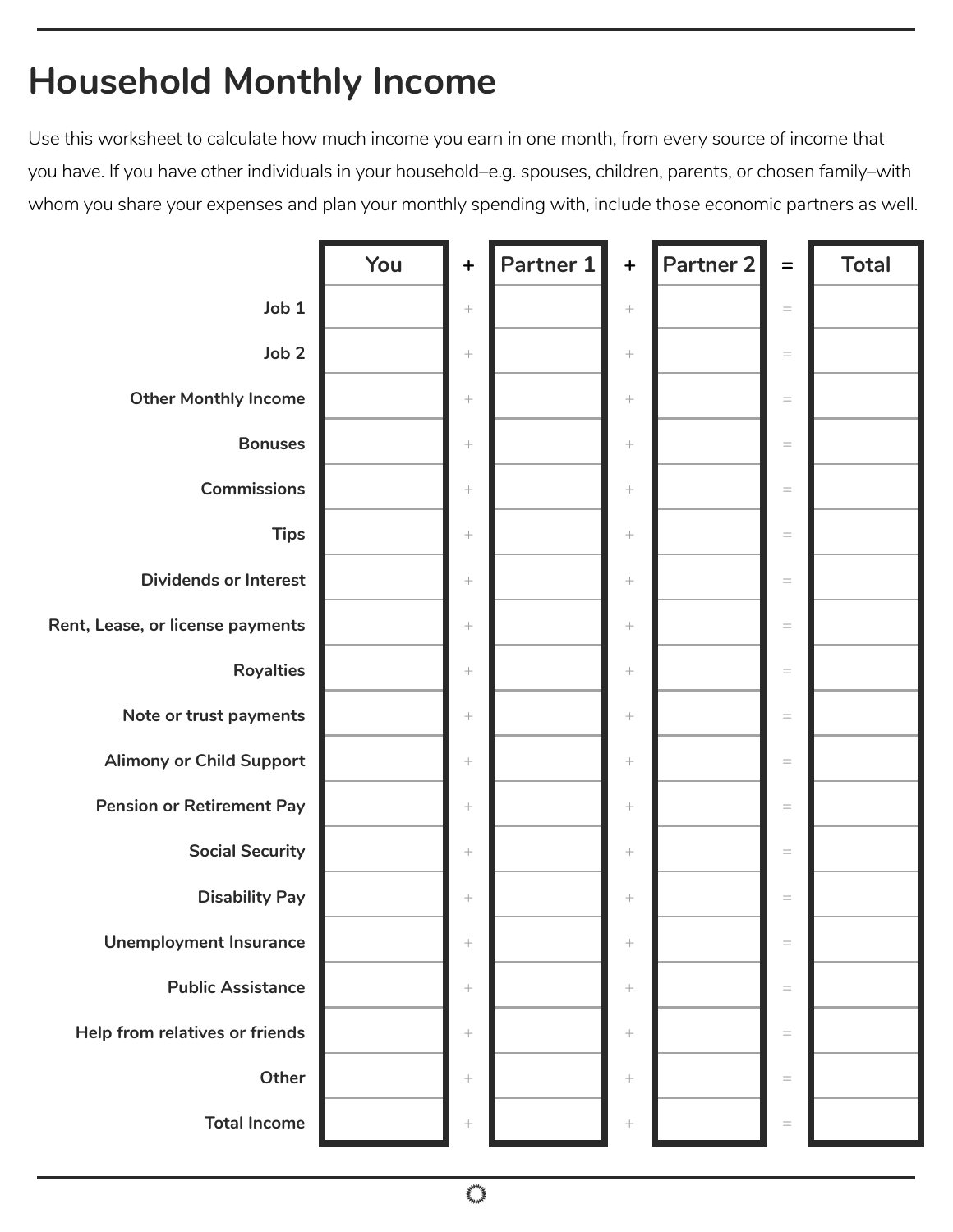### **Monthly Household Spending Plan**

Use this worksheet to write down how much money your household spends in these categories in one month.

#### **Tips:**

- Next, track your expenses throughout the month and write down how much you actually spent.
- Use your actual spending to plan your spending plan next month—look at where you over or underspent your planned amount, and move your money to where it needs to go.

| Home                      | Planned | Actual |
|---------------------------|---------|--------|
| Rent / Mortgage           |         |        |
| Property Tax              |         |        |
| Insurance                 |         |        |
| <b>HOA Dues</b>           |         |        |
| Telephone                 |         |        |
| Gas & Electric            |         |        |
| Water & Sewer             |         |        |
| Cable                     |         |        |
| Garbage & Recycling       |         |        |
| <b>Household Supplies</b> |         |        |
| Housewares                |         |        |
| Furniture & Appliances    |         |        |
| Cleaning                  |         |        |
| Yard & Pool Care          |         |        |
| Repairs & Maintenance     |         |        |
| Total:                    |         |        |

| Food                  | Planned | Actual |
|-----------------------|---------|--------|
| Groceries             |         |        |
| Breakfast & Lunch out |         |        |
| Dinner Out            |         |        |
| Coffee / Drinks       |         |        |
| <b>Snacks</b>         |         |        |
| Total:                |         |        |

| <b>Dependents</b>      | Planned | Actual |
|------------------------|---------|--------|
| Child Care             |         |        |
| Clothing               |         |        |
| Allowance              |         |        |
| <b>School Expenses</b> |         |        |
| Toys & Entertainment   |         |        |
| Total:                 |         |        |

| <b>Healthcare</b>  | Planned | Actual |
|--------------------|---------|--------|
| Insurance          |         |        |
| <b>Medications</b> |         |        |
| <b>Vitamins</b>    |         |        |
| Doctor             |         |        |
| Dentist            |         |        |
| Eye care           |         |        |
| Therapy            |         |        |
| Total:             |         |        |

| <b>Transportation</b> | Planned | Actual |
|-----------------------|---------|--------|
| Car Payments          |         |        |
| Insurance             |         |        |
| Registration          |         |        |
| Gas                   |         |        |
| Maintenance & Repairs |         |        |
| Parking               |         |        |
| Tolls                 |         |        |
| <b>Public Transit</b> |         |        |
| Parking Tickets       |         |        |
| Road Service          |         |        |
| Total:                |         |        |

| <b>Toiletries</b>      | Planned | Actual |
|------------------------|---------|--------|
| Toiletries & Cosmetics |         |        |
| <b>Haircuts</b>        |         |        |
| Massage                |         |        |
| Gym Membership         |         |        |
| Total:                 |         |        |

€